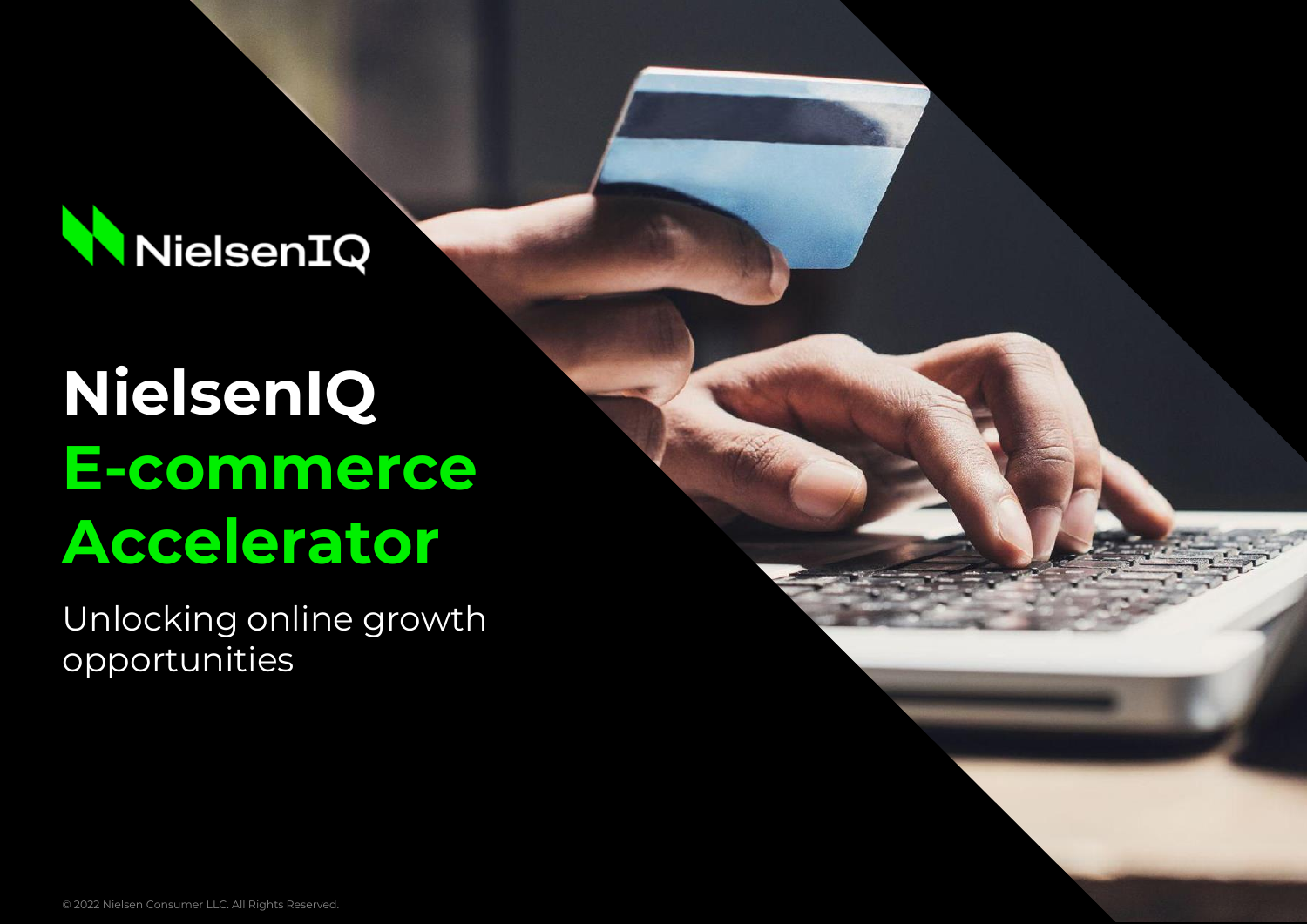# **E-commerce is on hyperdrive**

Are your results granular enough to develop a winning e-commerce strategy?

### **Total sales / market share review**

In today's fragmented online market, the need for a holistic overview of the industry, total sales and growth across product categories, manufacturers and geographies is vital to the success of your e-commerce business. Speed and granularity empower you to make better and agile business decisions.

### **Sales conversion rate**

Measuring the total number of visitors against the final check-out numbers is key to understanding how many customers are finally buying a product online vs. keeping track of abandon carts. To win, you also need to understand what happens on your competitors' end.

### **Website traffic**

While capabilities of tracking web visitors and their behaviour across platforms is readily available and used, do you have a granular view of these capabilities including what keywords are used for search? Who are your unique visitors, what have they watched, browsed and bought, and how they are reaching your site are now becoming increasingly critical data.

### **Your own revenues by channel**

With revenue data from the marketplace and from your own social assets like the website, you are positioned with a macro viewpoint on framing a successful e-commerce strategy.

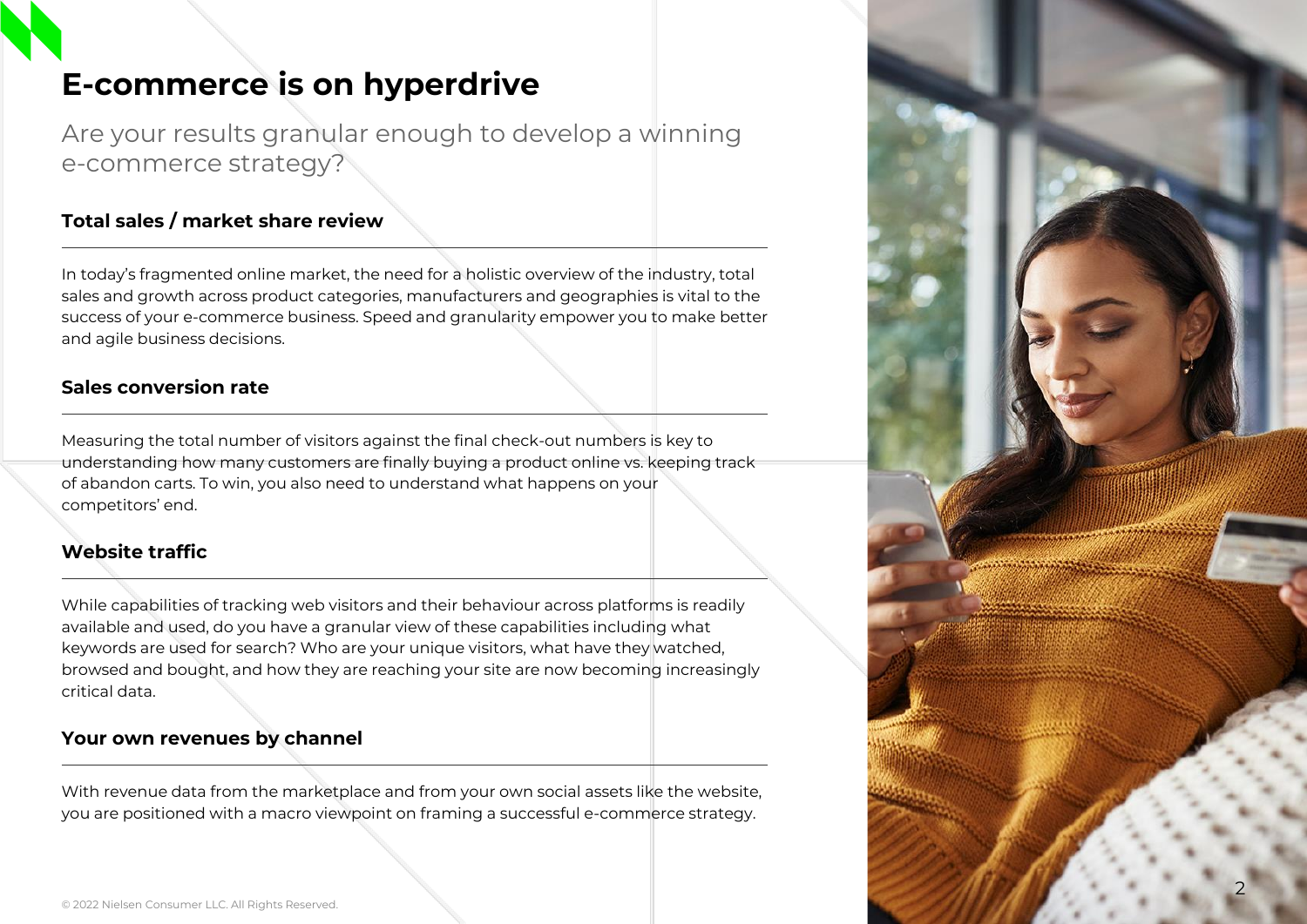# **Up your game with more granular and complete measurement**

4 additional features are bolt-on to help you drive success in your e-commerce business

### With over 1.5 million items on a digital product shelf, the need to analyse products placement at SKU level with brand and manufacturer level inputs becomes more important. Online brand performance can be boosted with data on digital share of shelf and analytics. **Product placement in digital shelf** Accurate, trustworthy daily online data is key to plan for the future. The focus on collecting daily high-quality granular data and verified against **Daily price and promo monitoring** Everyday millions of customers are looking and reviewing products across platforms. Reviews are important to understand the impact it has on sales and product performance. How brands are performing against reviews or ratings is critical to moving ahead in the online world. **Customers reviews / ratings** Looking beyond your own performance, understand the whole competition landscape and how the industry is evolving. With **Competitors performance review Total sales / market share review Website traffic Sales conversion rate**

**Your own revenues by channel**

your own data can greatly prevent insight gaps.

additional information on sellers, you can now

make strategic and tactical decisions.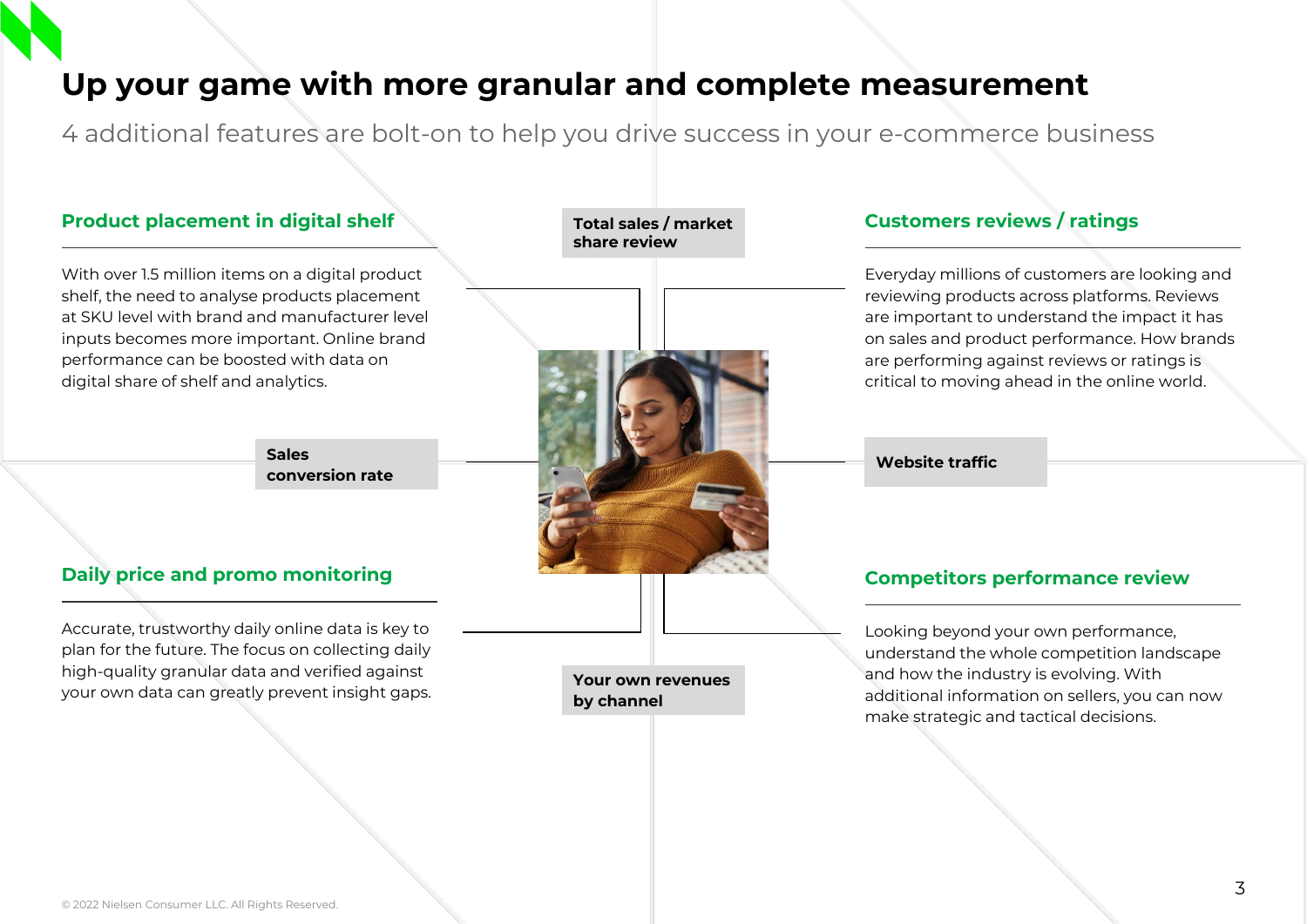## **NielsenIQ E-commerce Accelerator**

Key to solving 4 business needs in today's ever changing e-commerce environment







# NYE<br>VNY



Data harmonization that you can trust to make strategic business decisions

Daily data report to support a nimble response to rapidly evolving market dynamics

Detailed data (eg. price, units, share of voice, share of shelf) are aligned to support analysis and custom views

# **optimization**

Metrics to optimize price elasticity, promotion effectiveness and digital shelf placement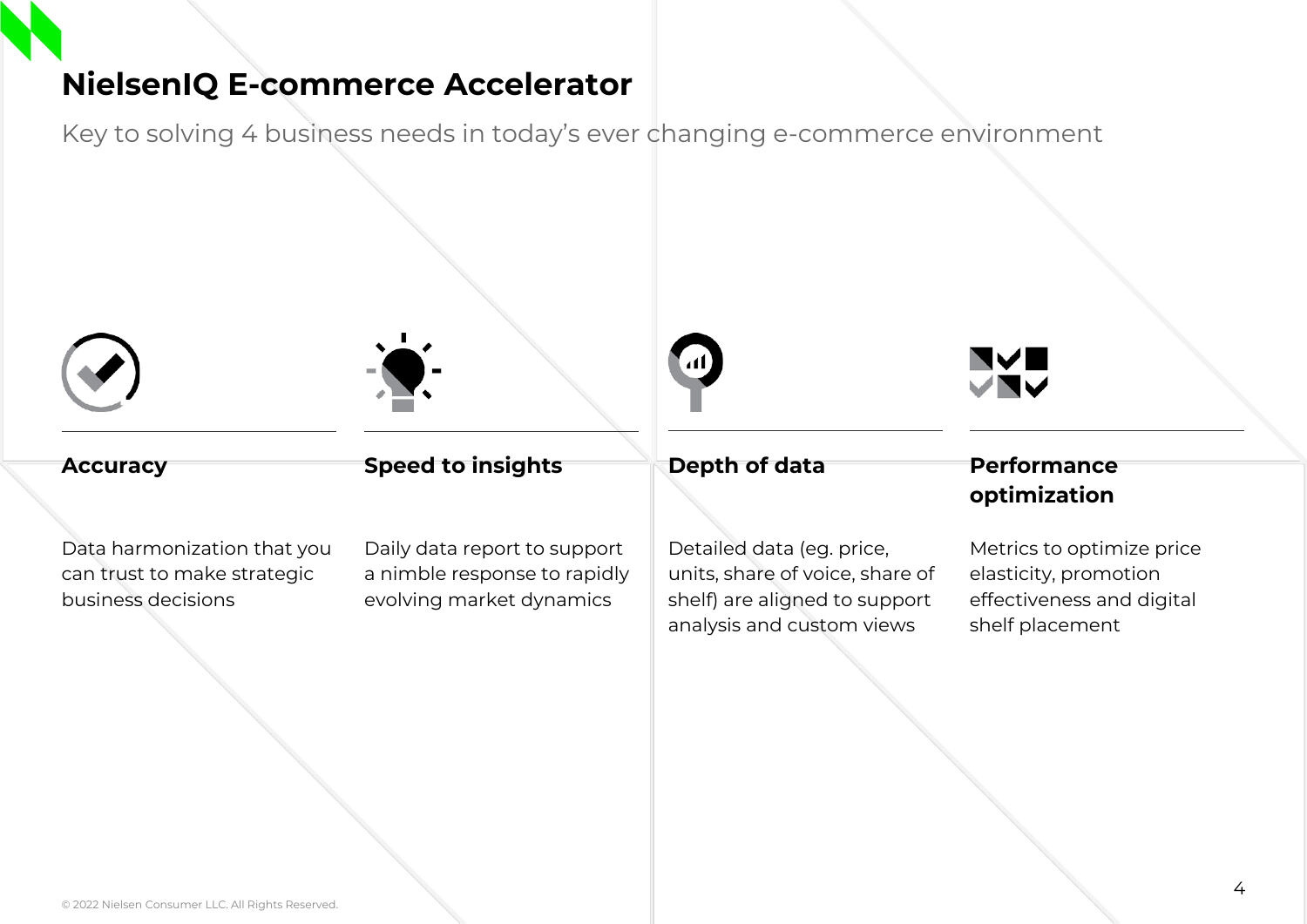# **E-commerce Accelerator covers 4 key touch points**



### **Market**

- **By retailer x market:** Kick-starting with Lazada and Shopee in Indonesia, Philippines, Singapore and Thailand *(coming soon in 2022: Malaysia & Vietnam)*
- **By seller:** With the split of *'Official'* vs. *'Non-Official'*, down to individual sellers



### **Facts**

- **· Sales measure:** Value, unit, price
- **Causal:** Customer ratings, share of display, promo mechanics, discount rate
- **Analysis (on demand):** Price elasticity, promo effectiveness, display effectiveness, events impact review (eg. Black Friday, 10-10, 9-9, 7-7, etc.)



### **Product**

- **Top e-commerce growing categories: Baby products,** personal care, beauty & wellness, grocery, household care
- Manufacturer Brand SKU level reporting with itemization
- Syndicated collection with data harmonization



### **Delivery**

- Weekly delivery / D+10 to D+15 days *(bi-weekly for initial quarter deliverable)*
- Daily / weekly data update *(point forward data)*
- Weekly delivery with dashboard *(web-based)*
- **Q1 Y21:** Build, **Q2 Y21:** Deploy, July live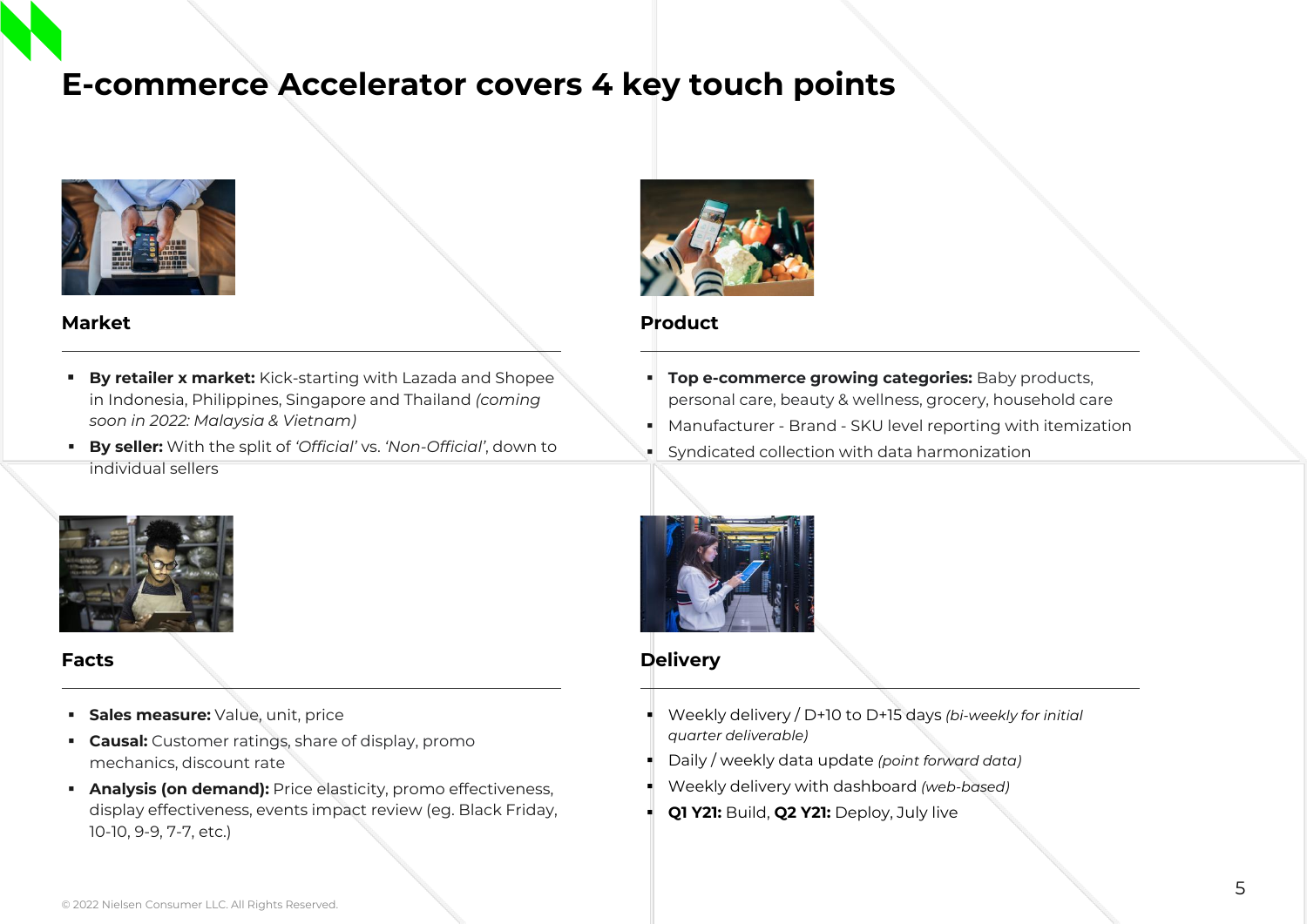# **A one-stop portal for a 360 view of your e-commerce business**

- A simple to navigate overview dashboard that enables you to review your online business performance vs. your competitors and total industry
- At a click of a button, sales performance review can be viewed right down to SKU level for each sellers; both *'Official'* and *'Nonofficial'*
- Sales review data can also easily be updated daily so you'll have a complete understanding of the impact of special date promo events

| NielsenIQ                |                       | <b>Market</b>   |                                                                                                                                                                                                                                                                                                                                                                                                                   | Product |                                                                                                                     | Fact                      |                      |                      | Period                                                |                           |                   |                           |                    |                    |                   |                           |                   |
|--------------------------|-----------------------|-----------------|-------------------------------------------------------------------------------------------------------------------------------------------------------------------------------------------------------------------------------------------------------------------------------------------------------------------------------------------------------------------------------------------------------------------|---------|---------------------------------------------------------------------------------------------------------------------|---------------------------|----------------------|----------------------|-------------------------------------------------------|---------------------------|-------------------|---------------------------|--------------------|--------------------|-------------------|---------------------------|-------------------|
|                          |                       | Total           | $\checkmark$                                                                                                                                                                                                                                                                                                                                                                                                      |         |                                                                                                                     |                           |                      |                      |                                                       |                           |                   |                           | Download           |                    | Reset             |                           | Apply             |
|                          |                       | Lazada & Shopee |                                                                                                                                                                                                                                                                                                                                                                                                                   |         |                                                                                                                     |                           | <b>Sales Value</b>   |                      | % Chg.Value vs.PP                                     |                           | Chg. Value vs. PP |                           | <b>Sales Units</b> |                    | % Chg.Units vs.PP | Chg. Units vs. PP         |                   |
| $\overline{\phantom{a}}$ | Overview              | By retailer     | $\checkmark$                                                                                                                                                                                                                                                                                                                                                                                                      |         |                                                                                                                     | <b>Previous</b><br>Period | Current<br>Period    | Previous<br>Period   | Current<br>Period                                     | <b>Previous</b><br>Period | Current<br>Period | Previous<br>Period        | Current<br>Period  | Previous<br>Period | Current<br>Period | <b>Previous</b><br>Period | Current<br>Period |
|                          |                       | By seller       | $\check{~}$                                                                                                                                                                                                                                                                                                                                                                                                       |         | Category                                                                                                            | 676                       | 662                  | 45                   | $-2$                                                  | 211                       | $-13$             | 12                        | 12                 | 40                 | $-5$              | 3,456                     | $-555$            |
| Ĥ                        |                       |                 | $\checkmark$                                                                                                                                                                                                                                                                                                                                                                                                      |         | Brand A                                                                                                             | 125                       | 205                  | 45                   | 64                                                    | 39                        | 80                | $\mathbf{2}$              | $\overline{2}$     | 37                 | 10                | 577                       | 208               |
|                          | Sales                 | 25              |                                                                                                                                                                                                                                                                                                                                                                                                                   |         | Brand B                                                                                                             | 229<br>-Category          | 201                  | 69                   | $-12$<br>---Product 2 -----Product 3 -------Product 4 | 94                        | $-28$<br>$-17$    | ${\bf 5}$<br>$\mathbf{1}$ | 4<br>$\mathbf{1}$  | 58<br>27           | $-4$<br>$-8$      | 1,693<br>269              | $-177$<br>$-99$   |
| H                        | Shelf                 | 20              |                                                                                                                                                                                                                                                                                                                                                                                                                   |         |                                                                                                                     |                           |                      |                      |                                                       |                           | $-10$             | $\,$ 0 $\,$               | $\,$ 0 $\,$        | 46                 | $\cdot 4$         | 112                       | $-15$             |
| \$                       | Price                 | 15<br>10        |                                                                                                                                                                                                                                                                                                                                                                                                                   |         |                                                                                                                     |                           |                      |                      |                                                       |                           |                   |                           |                    |                    |                   |                           |                   |
|                          |                       | 5               |                                                                                                                                                                                                                                                                                                                                                                                                                   |         |                                                                                                                     |                           |                      |                      |                                                       |                           |                   |                           |                    |                    |                   |                           |                   |
|                          | Review                | $\mathbf 0$     |                                                                                                                                                                                                                                                                                                                                                                                                                   |         |                                                                                                                     |                           |                      |                      |                                                       |                           |                   |                           |                    |                    |                   |                           |                   |
|                          |                       |                 | $\begin{tabular}{ c c c c } \hline \textbf{Period} & \textbf{3} & \textbf{4} & \textbf{5} & \textbf{6} & \textbf{7} & \textbf{8} & \textbf{8} & \textbf{9} & \textbf{10} & \textbf{10} & \textbf{10} & \textbf{10} & \textbf{10} & \textbf{10} & \textbf{10} & \textbf{10} & \textbf{10} & \textbf{10} & \textbf{10} & \textbf{10} & \textbf{10} & \textbf{10} & \textbf{10} & \textbf{10} & \textbf{10} & \text$ |         | Period8<br>Period11<br>Period11<br>Period11<br>Period14<br>Period15<br>Period15<br>Period15<br>Period15<br>Period15 |                           | Period <sub>18</sub> | Period19<br>Period20 | Period21<br>Period22                                  | Period23<br>Period24      |                   |                           |                    |                    |                   |                           |                   |
|                          | $\mathbf{z}$ Analysis |                 |                                                                                                                                                                                                                                                                                                                                                                                                                   |         |                                                                                                                     |                           |                      |                      |                                                       |                           |                   |                           |                    |                    |                   |                           |                   |
|                          |                       |                 |                                                                                                                                                                                                                                                                                                                                                                                                                   |         |                                                                                                                     |                           |                      |                      |                                                       |                           |                   |                           |                    |                    |                   |                           |                   |
|                          |                       |                 |                                                                                                                                                                                                                                                                                                                                                                                                                   |         |                                                                                                                     |                           |                      |                      |                                                       |                           |                   |                           |                    |                    |                   |                           |                   |
|                          |                       |                 |                                                                                                                                                                                                                                                                                                                                                                                                                   |         |                                                                                                                     |                           |                      |                      |                                                       |                           |                   |                           |                    |                    |                   |                           |                   |
|                          |                       |                 |                                                                                                                                                                                                                                                                                                                                                                                                                   |         |                                                                                                                     |                           |                      |                      |                                                       |                           |                   |                           |                    |                    |                   |                           |                   |
|                          |                       |                 |                                                                                                                                                                                                                                                                                                                                                                                                                   |         |                                                                                                                     |                           |                      |                      |                                                       |                           |                   |                           |                    |                    |                   |                           |                   |
|                          |                       |                 |                                                                                                                                                                                                                                                                                                                                                                                                                   |         |                                                                                                                     |                           |                      |                      |                                                       |                           |                   |                           |                    |                    |                   |                           |                   |
|                          |                       |                 |                                                                                                                                                                                                                                                                                                                                                                                                                   |         |                                                                                                                     |                           |                      |                      |                                                       |                           |                   |                           |                    |                    |                   |                           |                   |
|                          |                       |                 |                                                                                                                                                                                                                                                                                                                                                                                                                   |         |                                                                                                                     |                           |                      |                      |                                                       |                           |                   |                           |                    |                    |                   |                           |                   |
|                          |                       |                 |                                                                                                                                                                                                                                                                                                                                                                                                                   |         |                                                                                                                     |                           |                      |                      |                                                       |                           |                   |                           |                    |                    |                   |                           |                   |
|                          |                       |                 |                                                                                                                                                                                                                                                                                                                                                                                                                   |         |                                                                                                                     |                           |                      |                      |                                                       |                           |                   |                           |                    |                    |                   |                           |                   |
|                          |                       |                 |                                                                                                                                                                                                                                                                                                                                                                                                                   |         |                                                                                                                     |                           |                      |                      |                                                       |                           |                   |                           |                    |                    |                   |                           |                   |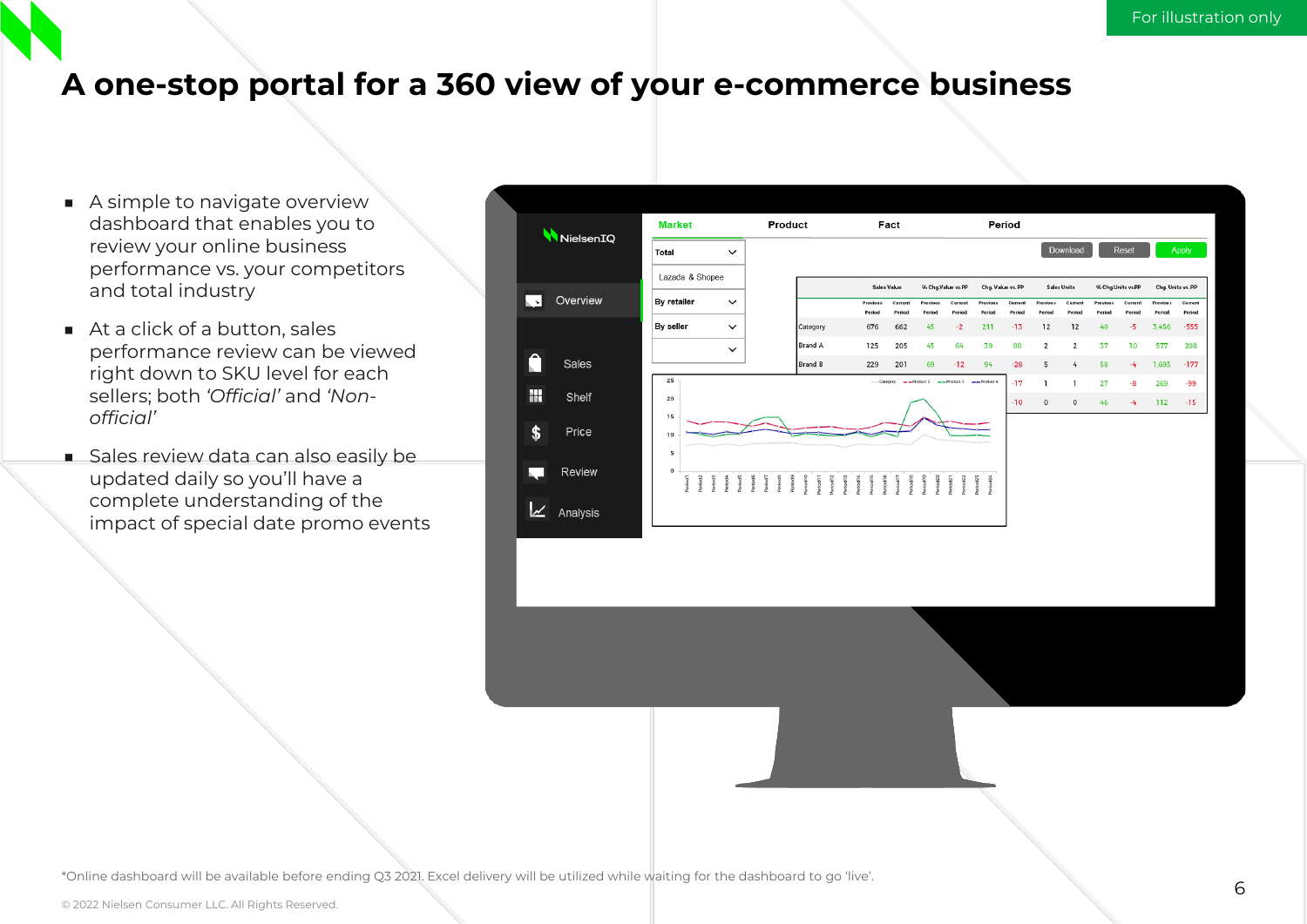# **Ability to identify online assortment impacting sales**

- E-commerce accelerator has the capability to monitor competitiveness within each platform
- The analysis can enable e-commerce businesses to **strategise** their **online assortment** offer to create the unique differentiation against their competitors
- With in-depth visibility of shelf share, you'll be able to quickly identify new and upcoming trends for the industry

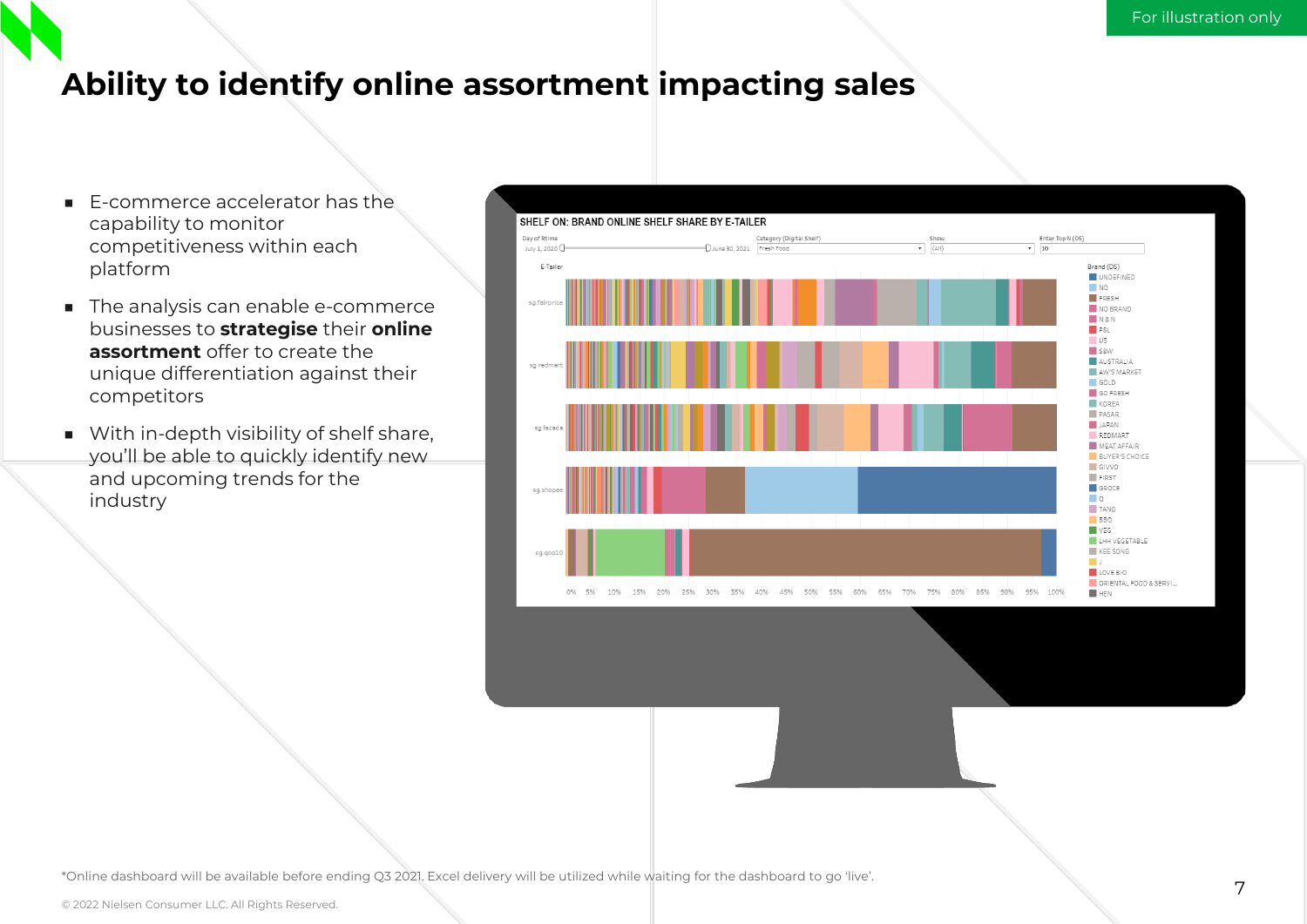# **Stay ahead of your competition when it comes to pricing**

- The ability to monitor price competitiveness on daily basis that captures daily promo events/flash deal means you can be one-step ahead of your competitors when it comes to pricing strategy in the online world
- With granular pricing data, you'll be able to evaluate your price positioning and strategy as well as evaluate any price promo effectiveness to ensure your optimal sales is reached

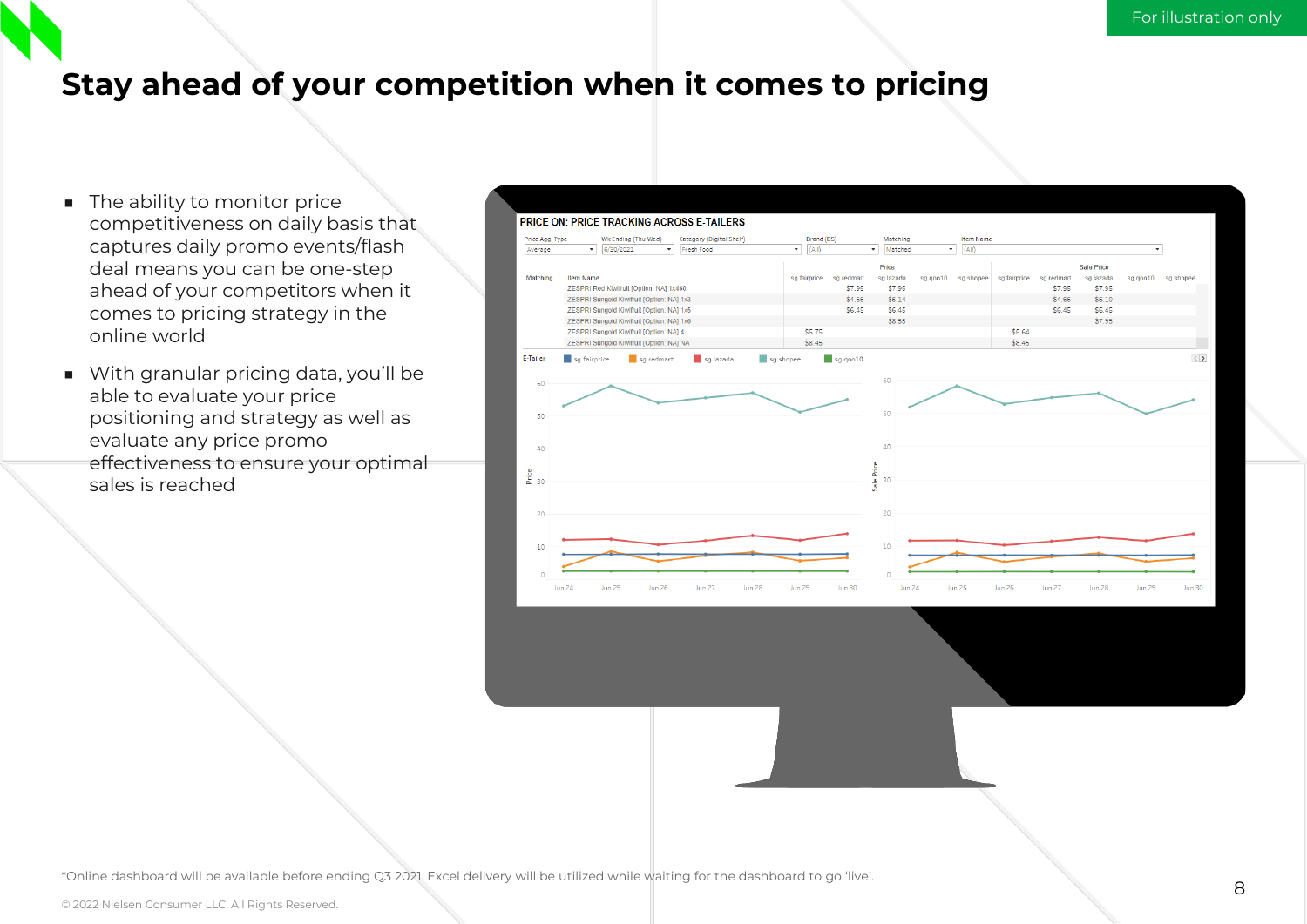# **Have the upperhand to think as a trendsetter not a follower**

- With daily data reporting and data harmonization to support analysis and custom views, you can effortlessly strategise any online assortment offer to create differentiation
- The granular metrics would enable you to easily identify new and upcoming trend for the industry placing you ahead of the competition
- To upscale sales, the detailed data will enable your business to evaluate different bundled/promo item(s)

| TOP 100 ITEMS BY CATEGORY WEBPAGE                     |  |                                                                                                                                                                                                                                                                                                                                                                                                                                                                                                                                                                                                                                     |                                                                                                                                                                                                                                                                                                                                                                                                                                                                                                                                                                                          |             |           |                                                    |                     |                        |  |  |  |  |  |
|-------------------------------------------------------|--|-------------------------------------------------------------------------------------------------------------------------------------------------------------------------------------------------------------------------------------------------------------------------------------------------------------------------------------------------------------------------------------------------------------------------------------------------------------------------------------------------------------------------------------------------------------------------------------------------------------------------------------|------------------------------------------------------------------------------------------------------------------------------------------------------------------------------------------------------------------------------------------------------------------------------------------------------------------------------------------------------------------------------------------------------------------------------------------------------------------------------------------------------------------------------------------------------------------------------------------|-------------|-----------|----------------------------------------------------|---------------------|------------------------|--|--|--|--|--|
|                                                       |  | Category (Digital Shelf)                                                                                                                                                                                                                                                                                                                                                                                                                                                                                                                                                                                                            |                                                                                                                                                                                                                                                                                                                                                                                                                                                                                                                                                                                          | Category ID |           |                                                    |                     |                        |  |  |  |  |  |
| June 30, 2021<br>Fresh Food<br>sg.fairprice<br>٠<br>۰ |  |                                                                                                                                                                                                                                                                                                                                                                                                                                                                                                                                                                                                                                     | $\scriptstyle\star$                                                                                                                                                                                                                                                                                                                                                                                                                                                                                                                                                                      |             |           |                                                    | $\scriptstyle\rm v$ |                        |  |  |  |  |  |
| Item Description                                      |  |                                                                                                                                                                                                                                                                                                                                                                                                                                                                                                                                                                                                                                     | Banner                                                                                                                                                                                                                                                                                                                                                                                                                                                                                                                                                                                   | Seller      | Event     | Promo Activity                                     | Price<br>(SS)       | Sale<br>Price<br>(S\$) |  |  |  |  |  |
|                                                       |  |                                                                                                                                                                                                                                                                                                                                                                                                                                                                                                                                                                                                                                     | <b>NA</b>                                                                                                                                                                                                                                                                                                                                                                                                                                                                                                                                                                                | Fairprice   | <b>NA</b> | Buy 2 for \$1.65. Save \$0.25                      | 0.95                | 0.95                   |  |  |  |  |  |
|                                                       |  |                                                                                                                                                                                                                                                                                                                                                                                                                                                                                                                                                                                                                                     | <b>NA</b>                                                                                                                                                                                                                                                                                                                                                                                                                                                                                                                                                                                | Fairprice   | <b>NA</b> | <b>NA</b>                                          | 1.80                | 1.80                   |  |  |  |  |  |
|                                                       |  |                                                                                                                                                                                                                                                                                                                                                                                                                                                                                                                                                                                                                                     | <b>NA</b>                                                                                                                                                                                                                                                                                                                                                                                                                                                                                                                                                                                | Fairprice   | <b>NA</b> | <b>NA</b>                                          | 2.35                | 2.35                   |  |  |  |  |  |
|                                                       |  |                                                                                                                                                                                                                                                                                                                                                                                                                                                                                                                                                                                                                                     | <b>NA</b>                                                                                                                                                                                                                                                                                                                                                                                                                                                                                                                                                                                | Fairprice   | <b>NA</b> | Any 3 for \$3.55, Save \$0.95                      | 1.50                | 1.50                   |  |  |  |  |  |
|                                                       |  |                                                                                                                                                                                                                                                                                                                                                                                                                                                                                                                                                                                                                                     | <b>NA</b>                                                                                                                                                                                                                                                                                                                                                                                                                                                                                                                                                                                | Fairprice   | <b>NA</b> | Buy 2 for \$9.95, Save \$9.95                      | 9.95                | 9.95                   |  |  |  |  |  |
|                                                       |  |                                                                                                                                                                                                                                                                                                                                                                                                                                                                                                                                                                                                                                     | <b>NA</b>                                                                                                                                                                                                                                                                                                                                                                                                                                                                                                                                                                                | Fairprice   | <b>NA</b> | Buy 1 Chef Shiitake Mushroom @ \$0.15 Off          | 2.40                | 2.25                   |  |  |  |  |  |
|                                                       |  |                                                                                                                                                                                                                                                                                                                                                                                                                                                                                                                                                                                                                                     | <b>NA</b>                                                                                                                                                                                                                                                                                                                                                                                                                                                                                                                                                                                | Fairprice   | <b>NA</b> | Buy 1 Join Hing King Oyster Mushroom @ \$0.15 Off  | 2.05                | 1.90                   |  |  |  |  |  |
|                                                       |  |                                                                                                                                                                                                                                                                                                                                                                                                                                                                                                                                                                                                                                     | <b>NA</b>                                                                                                                                                                                                                                                                                                                                                                                                                                                                                                                                                                                | Fairprice   | <b>NA</b> | Buy 1 Mor South Africa Sharon Persimmon @ \$2.4.   | 7.95                | 5.50                   |  |  |  |  |  |
|                                                       |  |                                                                                                                                                                                                                                                                                                                                                                                                                                                                                                                                                                                                                                     | <b>NA</b>                                                                                                                                                                                                                                                                                                                                                                                                                                                                                                                                                                                | Fairprice   | <b>NA</b> | Buy 1 China Premium Musk Melon @ \$2.00 Off        | 7.95                | 5.95                   |  |  |  |  |  |
|                                                       |  |                                                                                                                                                                                                                                                                                                                                                                                                                                                                                                                                                                                                                                     | <b>NA</b>                                                                                                                                                                                                                                                                                                                                                                                                                                                                                                                                                                                | Fairprice   | <b>NA</b> | Buy 1 Berryfield Whole Frozen Blueberries @ \$6.7. | 19.50               | 12.80                  |  |  |  |  |  |
|                                                       |  |                                                                                                                                                                                                                                                                                                                                                                                                                                                                                                                                                                                                                                     | <b>NA</b>                                                                                                                                                                                                                                                                                                                                                                                                                                                                                                                                                                                | Fairprice   | <b>NA</b> | Buy 1 Emborg Frozen Whole Leaf Spinach @ \$1.0     | 3.95                | 2.95                   |  |  |  |  |  |
|                                                       |  |                                                                                                                                                                                                                                                                                                                                                                                                                                                                                                                                                                                                                                     | <b>NA</b>                                                                                                                                                                                                                                                                                                                                                                                                                                                                                                                                                                                | Fairprice   | <b>NA</b> | <b>NA</b>                                          | 2.45                | 2.45                   |  |  |  |  |  |
|                                                       |  |                                                                                                                                                                                                                                                                                                                                                                                                                                                                                                                                                                                                                                     | <b>NA</b>                                                                                                                                                                                                                                                                                                                                                                                                                                                                                                                                                                                | Fairprice   | <b>NA</b> | Buy 1 Asia Evergreen Frozen Vegetables - Californ. | 2.30                | 1.15                   |  |  |  |  |  |
|                                                       |  |                                                                                                                                                                                                                                                                                                                                                                                                                                                                                                                                                                                                                                     | <b>NA</b>                                                                                                                                                                                                                                                                                                                                                                                                                                                                                                                                                                                | Fairprice   | <b>NA</b> | <b>NA</b>                                          | 2.20                | 2.20                   |  |  |  |  |  |
|                                                       |  |                                                                                                                                                                                                                                                                                                                                                                                                                                                                                                                                                                                                                                     | <b>NA</b>                                                                                                                                                                                                                                                                                                                                                                                                                                                                                                                                                                                | Fairprice   | <b>NA</b> | <b>NA</b>                                          | 4.95                | 4.95                   |  |  |  |  |  |
|                                                       |  |                                                                                                                                                                                                                                                                                                                                                                                                                                                                                                                                                                                                                                     | <b>NA</b>                                                                                                                                                                                                                                                                                                                                                                                                                                                                                                                                                                                | Fairprice   | <b>NA</b> | <b>NA</b>                                          | 2.85                | 2.85                   |  |  |  |  |  |
|                                                       |  |                                                                                                                                                                                                                                                                                                                                                                                                                                                                                                                                                                                                                                     | <b>NA</b>                                                                                                                                                                                                                                                                                                                                                                                                                                                                                                                                                                                | Fairprice   | <b>NA</b> | <b>NA</b>                                          | 2.15                | 2.15                   |  |  |  |  |  |
|                                                       |  |                                                                                                                                                                                                                                                                                                                                                                                                                                                                                                                                                                                                                                     | <b>NA</b>                                                                                                                                                                                                                                                                                                                                                                                                                                                                                                                                                                                | Fairprice   | <b>NA</b> | <b>NA</b>                                          | 2.80                | 2.80                   |  |  |  |  |  |
|                                                       |  |                                                                                                                                                                                                                                                                                                                                                                                                                                                                                                                                                                                                                                     | <b>NA</b>                                                                                                                                                                                                                                                                                                                                                                                                                                                                                                                                                                                | Fairprice   | <b>NA</b> | Buy 1 China Water Chestnut @ \$0.15 Off            | 215                 | 2.00                   |  |  |  |  |  |
|                                                       |  |                                                                                                                                                                                                                                                                                                                                                                                                                                                                                                                                                                                                                                     | <b>NA</b>                                                                                                                                                                                                                                                                                                                                                                                                                                                                                                                                                                                | Fairprice   | <b>NA</b> | Buy 1 Asiagreen Frozen Vegetables - Cauliflower.   | 2.30                | 1.15                   |  |  |  |  |  |
|                                                       |  |                                                                                                                                                                                                                                                                                                                                                                                                                                                                                                                                                                                                                                     | <b>NA</b>                                                                                                                                                                                                                                                                                                                                                                                                                                                                                                                                                                                | Fairprice   | <b>NA</b> | <b>NA</b>                                          | 3.25                | 3.25                   |  |  |  |  |  |
|                                                       |  |                                                                                                                                                                                                                                                                                                                                                                                                                                                                                                                                                                                                                                     | <b>NA</b>                                                                                                                                                                                                                                                                                                                                                                                                                                                                                                                                                                                | Fairprice   | NA        | Any 3 for \$5.15, Save \$2.20                      | 2.45                | 2.45                   |  |  |  |  |  |
|                                                       |  |                                                                                                                                                                                                                                                                                                                                                                                                                                                                                                                                                                                                                                     | <b>NA</b>                                                                                                                                                                                                                                                                                                                                                                                                                                                                                                                                                                                | Fairprice   | <b>NA</b> | Any 3 for \$5.15. Save \$2.20                      | 245                 | 2.45                   |  |  |  |  |  |
|                                                       |  |                                                                                                                                                                                                                                                                                                                                                                                                                                                                                                                                                                                                                                     | <b>NA</b>                                                                                                                                                                                                                                                                                                                                                                                                                                                                                                                                                                                | Fairprice   | <b>NA</b> | Any 2 for \$4.50, Save \$0.20                      | 2.35                | 2.35                   |  |  |  |  |  |
|                                                       |  | E-Tailer<br>(A  )<br>sq.fairprice<br>Pasar Prepacked C sg.lazada<br>Gold Beijing Cabba sq.qoo10<br>Sumifru Philippines Sg.redmart<br>Hokto Mushroom - sg.shopee<br>Pasar Cherries [Option: NA] 250g<br>Chef Shiitake Mushroom [Option: NAI 250g<br>Pasar Organic Chye Sim [Option: NA] 200g<br>Pasar Kangkong [Option: NA] 400g<br>Sustenir Spectacular Spinach [Option: NA] 100 G<br>Korea King Oyster Mushroom [Option: NA] 200g<br>Pasar Thailand Local Lettuce [Option: NA] 250q<br>China Water Chestnut [Option: NA] 500g<br>Sumifru Papaya - Solo [Option: NA] 1 per pack<br>The Little Red Farm Thai Basil [Option: NA] 15 G | Join Hing King Ovster Mushroom [Option: NA] 250g<br>Mor South Africa Sharon Persimmon [Option: NA] 900g<br>China Premium Musk Melon [Option: NA] 1 per pack<br>Berryfield Whole Frozen Blueberries [Option: NA] 1kg<br>Emborg Frozen Whole Leaf Spinach [Option: NA] 450g<br>Asia Evergreen Frozen Vegetables - California Blend [Option: NA] 500g<br>Sumifru Kamsookwang Pineapple [Option: NA] 1 per pack<br>Asiagreen Frozen Vegetables - Cauliflower [Option: NA] 500g<br>The Little Red Farm Sweet Italian Basil [Option: NAI 15 G<br>Korea Brown Beech Mushroom [Option: NA] 150 G |             |           | category/fruits-vegetables                         |                     |                        |  |  |  |  |  |